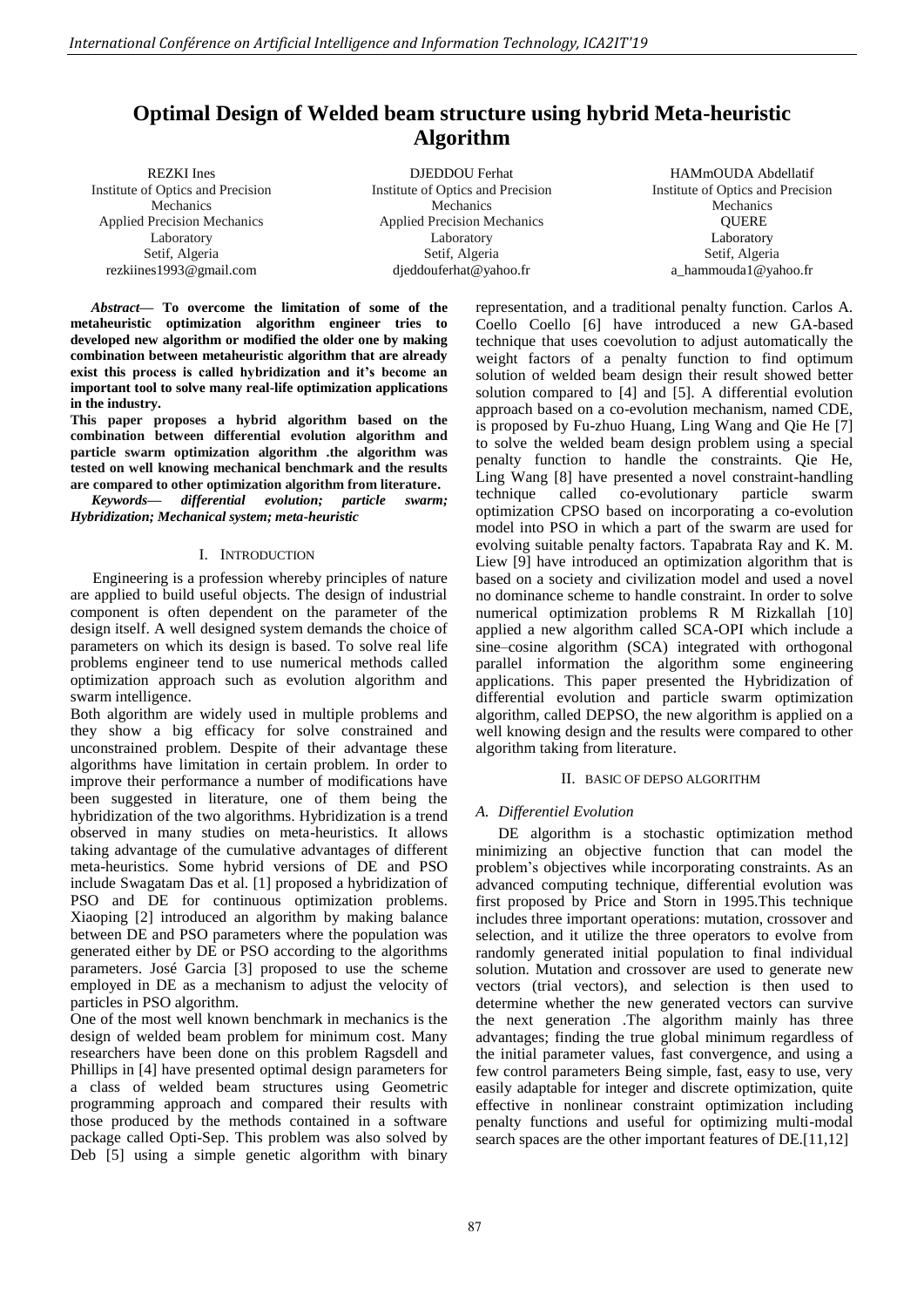## *B. Particle swarm optimization*

Particle Swarm Optimization (PSO) is a nature inspired metaheuristic method. This method was first introduced by Kennedy and Eberhart in 1995 [13] .it incorporates swarming behaviors observed in flocks of birds, schools of fish, or swarms of bees, and even human social behavior, from which the idea is emerged. PSO is a population-based optimization tool, which could be implemented and applied easily to solve various function optimization problems, or he problems that can be transformed to function optimization problems. As an algorithm, the main strength of PSO is its fast convergence, which compares favorably with many global optimization algorithms [14].

#### *C. DEPSO*

Despite the big advantages of differential evolution and PSO algorithms in many domains, each of these algorithms has its own weak point, to overcome these shortcomings new variations must be made on the algorithm. The DEPSO algorithm combine the ability to maintain the diversity of population and to explore the search space from DE algorithm and the mechanism to memory the previous steps and to use global information about the search space from PSO.This hybridization decreases the probabilities to trap in local optimum and increase the speed convergence of the algorithm.

The pseudo code of the Hybrid DE and PSO (DEPSO) Algorithm is:

**Input:** the initial values of control parameters: NP, G<sub>max</sub>,

Var, Cr and F.

**Step1:** / / Initialization

For  $i = 1$  to NP population size do

Generate an initial population  $X_{ij}$ 

Evaluate the initial population using penalty function to handle constraints

**Step2:** // Generation Loop

For  $g=1$  to  $G_{max}$  do

For j=1 to Var (dimension) do

Generate the trial vector  $// r_1, r_2, r_3$  are Selected randomly such us that  $r_1 \neq r_2 \neq r_3$ <br>  $V_{i,j}^{g+1} = X_{r_1}^g + F(X_{r_2}^g - X_{r_3}^g)$ 

Select j  $_{\text{rand}} \in \text{Var}$ 

If (rand () < CR or  $j =$  jrand) // rand () denotes a uniformly distributed random

number between 0 and  $1/$ <br> $U_{i,i}^{g+1} = V_{i,i}^{g+1}$ 

Else<br> $U_{i,j}^{g+1} = X_{i,j}^g$ End if

Evaluate the trial vector using penalty function to handle constraints

If  $f(U_{i,j}^{g+1}) \le f(X_{i,j}^g)$  then<br>  $X_{i,j}^{g+1} = U_{i,j}^{g+1}$ 

#### Else **PSO activated**

Find a new particle using PSO mechanism End if End for End for.

**Output:** the best individual with the smallest objective function value in the population

In the DEPSO algorithm the PSO mechanism is integrated in the DE in the phase of selection and it activate only when the solution found by DE algorithm didn't satisfy the condition. The algorithm has only few control parameters and it is simple, fast, and easy to use.

### III. BENCHMARK PROBLEM AND RESULTS

## *A. Experimental settings*

Like the other métaheuristic algorithm the DEPSO has a few control parameter to adjust, the population size NP and the maximum number of generations allowed for each algorithm Gmax presented in TABLE 1, are the input parameters for the DEPSO algorithm .

TABLE I. INPUT PARAMETER FOR THE DEPSO ALGORITHM

| Input paramètres | <b>Population size</b> | Gmax |  |
|------------------|------------------------|------|--|
|                  |                        |      |  |
| PSO              |                        |      |  |

In this section a mechanical constrained design benchmark optimization problem from the literature is used to test the performance of DEPSO algorithm .Many papers were published to solve this problem using different other optimization algorithm .now the DEPSO algorithm is applied to the same problem and comparisons are made .one of the major problem of constrained problem is how to deal with violation of constraint. Deb's heuristic constraint handling method (Deb's 2000) based on penalty function is used in this problem. The details on the design benchmark problem are given in the following section.

### *B. Design of Welded Beam*

The objective is to design a welded beam for minimum cost. There are four design variables height of weld (h), length of weld (L), height of beam (t) and width of beam (b) as shown in Fig.1. Design vector can be defined as  $x=(x1, x2, x3, x4)$ . Design is subjected to the constraints on shear stress (s), bending stress in the beam (r), buckling load on the bar (Pc), end deflection of the beam (d) and side constraints. This problem is solved by many researchers by using different optimization methods [15].

The problem can be stated as follows:



Fig.1. **a** 3D view of the welded beam, **b** 2D view of the welded beam, **c** displacement heat map, **d** stress heat map [16].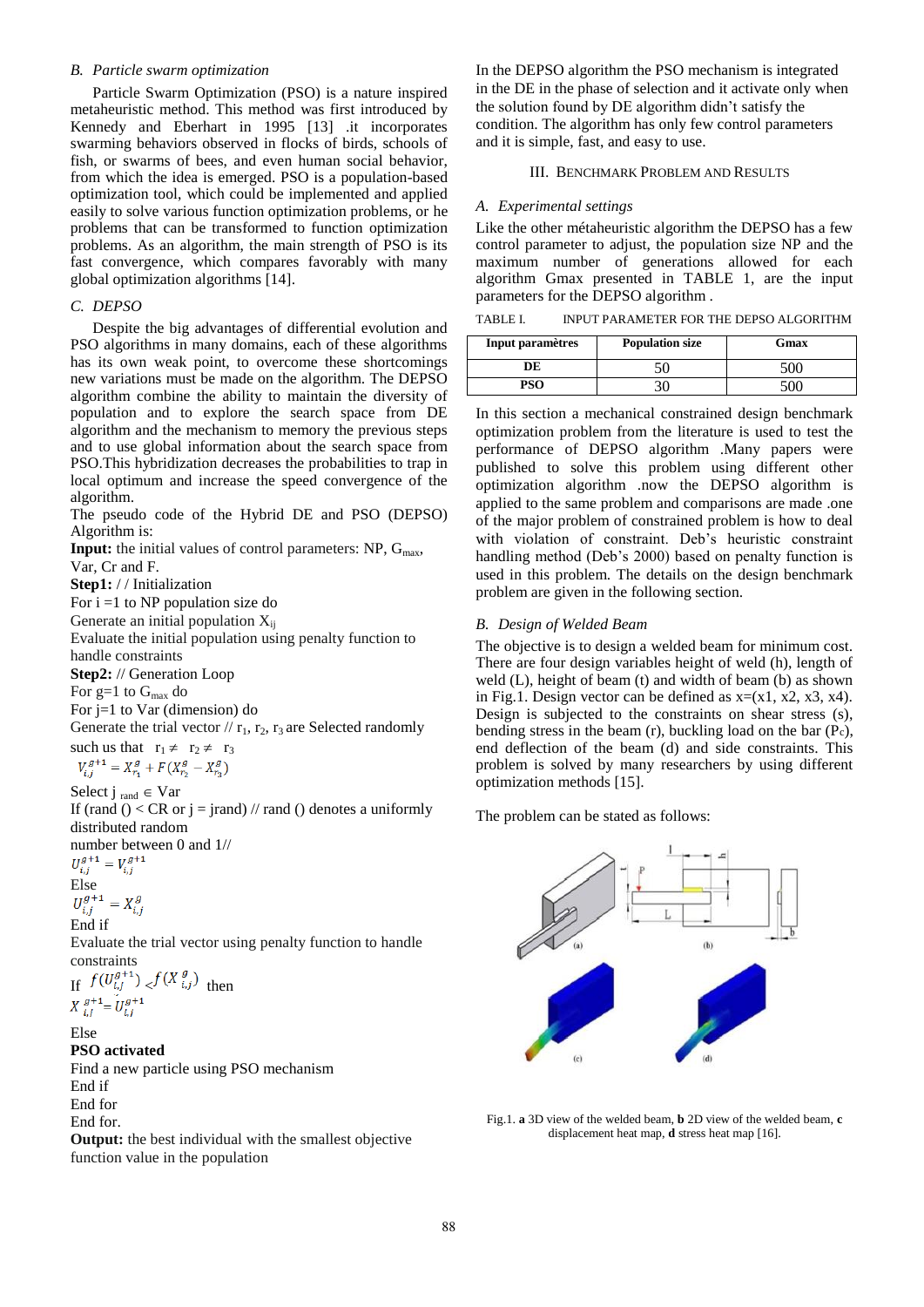$$
f(x) = 1.10471x_1^2x_2 + 0.04811x_3x_4(14 + x_2)
$$

Subject to:

g

 $g_{\scriptscriptstyle 0}$ 

g

 $\overline{\mathbf{u}}$ 

$$
g_1(x) = \tau(x) - \tau_{max} \le 0 \tag{2}
$$

$$
P_2(x) = \sigma(x) - \sigma_{max} \le 0
$$
 (3)

 $(4)$  $(5)$  $(6)$ 

$$
g_3(x) = x_1 - x_4 \le 0
$$

$$
g_4(x) = 1.10471x_1^2x_2 + 0.04811x_3x_4(14 + x_2) - 5.0 \le 0
$$

$$
g_5(x) = 0.125 - x_1 \le 0
$$

$$
\delta(x) = \delta(x) - \delta_{max} \le 0 \tag{7}
$$

$$
P_{7}(x) = P - P_{c}(x) \le 0
$$
\n(8)

Where:

$$
(x) = \sqrt{(\tau')^2 + 2\tau'\tau^{\frac{x_2}{2R}} + (\tau')^2}
$$
 (9)

$$
\tau' = \frac{P}{\sqrt{2}x_1x_2} \tag{10}
$$

$$
\tau^{\prime} = \frac{MR}{J} \tag{11}
$$

$$
M = P(L + \frac{x_2}{2})
$$
 (12)

$$
R = \frac{x_2^2}{4} + \left(\frac{x_1 + x_2}{2}\right)^2
$$
\n<sup>[13]</sup>

$$
J = 2\left[\sqrt{2}x_1x_2\left[\frac{x_2^2}{12} + \left(\frac{x_1 + x_3}{2}\right)^2\right]\right]
$$
 (14)

$$
\sigma(x) = \frac{6PL}{x_4 x_3^2} \tag{15}
$$

$$
\delta(x) = \frac{4PL^3}{Ex_4x_3^3} \tag{16}
$$

$$
P_c(x) = \frac{4,013E\sqrt{\frac{x_3^2x_4^6}{36}}}{L^2} \left(1 - \frac{x_3}{2L}\sqrt{\frac{E}{4G}}\right)
$$
(17)

Where:

 $P = 6000lb$ ,  $L = 14in$ ,  $E = 30 \times 10^6psi$ ,  $G = 12 \times 10^6psi$ ,  $\tau_{max} = 13,600psi$ ,  $\sigma_{max} = 30,000psi$ ,  $\delta_{max} =$ 0.25in,  $0.1 \le x_1 \le 2$ ,  $0.1 \le x_2 \le 10$ ,  $0.1 \le x_2 \le 10$ ,  $0.1 \le x_4 \le 2$ 

 $\tau$ max is the design shear stress of weld,  $\tau$  is the weld shear stress,  $\sigma$ max is the design normal stress for beam material, $\sigma$ is the maximum beam bending stress,  $P_c$  is the bar buckling load,  $\delta$  is the beam end deflection, E is the modulus of elasticity for the beam material, and G is the modulus of rigidity for the beam material.

#### IV. RUSULTS AND DISCUSSION

This problem is a minimization problem that involves four continuous design variables with seven constraints. the statical results on the constrained benchmark problem and the convergence of best result from DEPSO algorithm for the welded beam design problem is presented in Fig.2 and comparison with other metaheuristic in the next section.

TABLE II. PARAMETER AND OBJECTIVE VALUES OF THE BEST SOLUTIONS OBTAINED FOR SPEED REDUCER PROBLEM

| variable                 | $X_1$    | $\mathbf{x}_2$ | $\mathbf{x}_2$ | $\mathbf{x}_2$ | F(x)     |
|--------------------------|----------|----------------|----------------|----------------|----------|
| CPSO[8]                  | 0.202369 | 3.544214       | 9.048210       | 0.205723       | 1.728024 |
| GA3(Coello<br>2000) [17] | 0.208800 | 3.420500       | 8.997500       | 0.21000        | 1.748309 |
| GA4 [18]                 | 0.205986 | 3.471328       | 9.020224       | 0.206480       | 1.728226 |
| CDE[7]                   | 0.203137 | 3.542998       | 9.033498       | 0.20617        | 1.733462 |
| <b>FFA[19]</b>           | 0.185944 | 4.105960       | 9.198642       | 0.210641       | 1.844646 |
| <b>SCA[20]</b>           | 0.185860 | 3.771335       | 8.963635       | 0.210707       | 1.758722 |
| <b>LSCA[20]</b>          | 0.175914 | 3.874794       | 9.051892       | 0.208883       | 1.758463 |
| <b>DEPSO</b>             | 0.20573  | 3.4705         | 9.0366         | 0.20573        | 1.7249   |



**Fig.2.** Evolution of best mean results obtained by DEPSO for welded beam design

The solution given by DEPSO algorithm for the proposed problem of welded beam design show better results than other algorithm in term of quality of final solution and the simulation results of the best solution show that the algorithm can achieve the optimal solution for the given problem.

#### V. CONCLUSION

In this paper hybrid algorithm called DEPSO is proposed which combines  $DE$  and PSO mechanism and its performance is validated on benchmark from real life problems. Numerical results show that DE-PSO outperformed other optimization algorithm and it is more effective in obtaining better solution.

#### **REFERENCES**

- [1] S. Das, A.Abraham, and A. Konar," Particle swarm optimization and differential evolution algorithms: Technical analysis, applications and hybridization perspectives",In Advances of Computational Intelligence in Industrial Systems ,2008, pp 1-38.
- [2] X.Yu, J. Cao, H. Shan, Z. Li ,and J. Guo , "An Adaptive Hybrid Algorithm Based on Particle Swarm Optimization and Differential Evolution for Global Optimization" , Hindawi Publishing Corporation the Scientific World Journal, vol. 2014, Article ID 215472, 2014, pp. 1-16.
- [3] J. G. Nieto, E. Alba, and A. Javier," Noiseless Functions Black-Box Optimization: Evaluation of a Hybrid Particle Swarm with Differential Operators", In Genetic and GECCO'09, July 8–12, 2009, MontréalQuébec, Canada, pp 2231-2237.
- [4] K. M. Ragsdell and D.T.Phillips,"optimal design of a class of welded structures using geometrique programming», journal of engineering for industry, Augest 1976, pp1021-1025.
- [5] K. Deb, "Optimal Design of a Welded Beam via Genetic Algorithms", AIAA Journal, 29(11), 2013{2015, November 1991.
- [6] A.Carlos and C. Ceollo,"uses of a self adaptive penalty approach for engineering optimization problem", 8 June 1999, pp 1-26.
- [7] F.Z. Huang, L. Wang, and Q. He, "an effective coevolutionary differential evolution for constrained optimization», Applied mathematics and computation 186, 2007, pp 340-356.
- [8] Q. He and L. Wang, "an effective coevolutionary particle swarm optimization for constrained engineering design problem", engineering application of artificial Intelligence 20, 2007, pp 89-99.
- [9] T. Ray and K. M. Liew,"Society and Civilization: An Optimization Algorithm Based on the Simulation of Social Behavior", IEEE Transactions on evolutionary computation, VOL. 7, NO4, 8August 2003, pp 386-396.
- [10] R.M. Rizk Allah," An improved sine–cosine algorithm based on orthogonal parallel information for global optimization", Methodologies and application", 03 July 2018, pp 1-27.
- [11] D. Zou, H. Liu, L. Gao, and S. Li,"A novel modified differential evolution algorithm for constrained optimization problems",